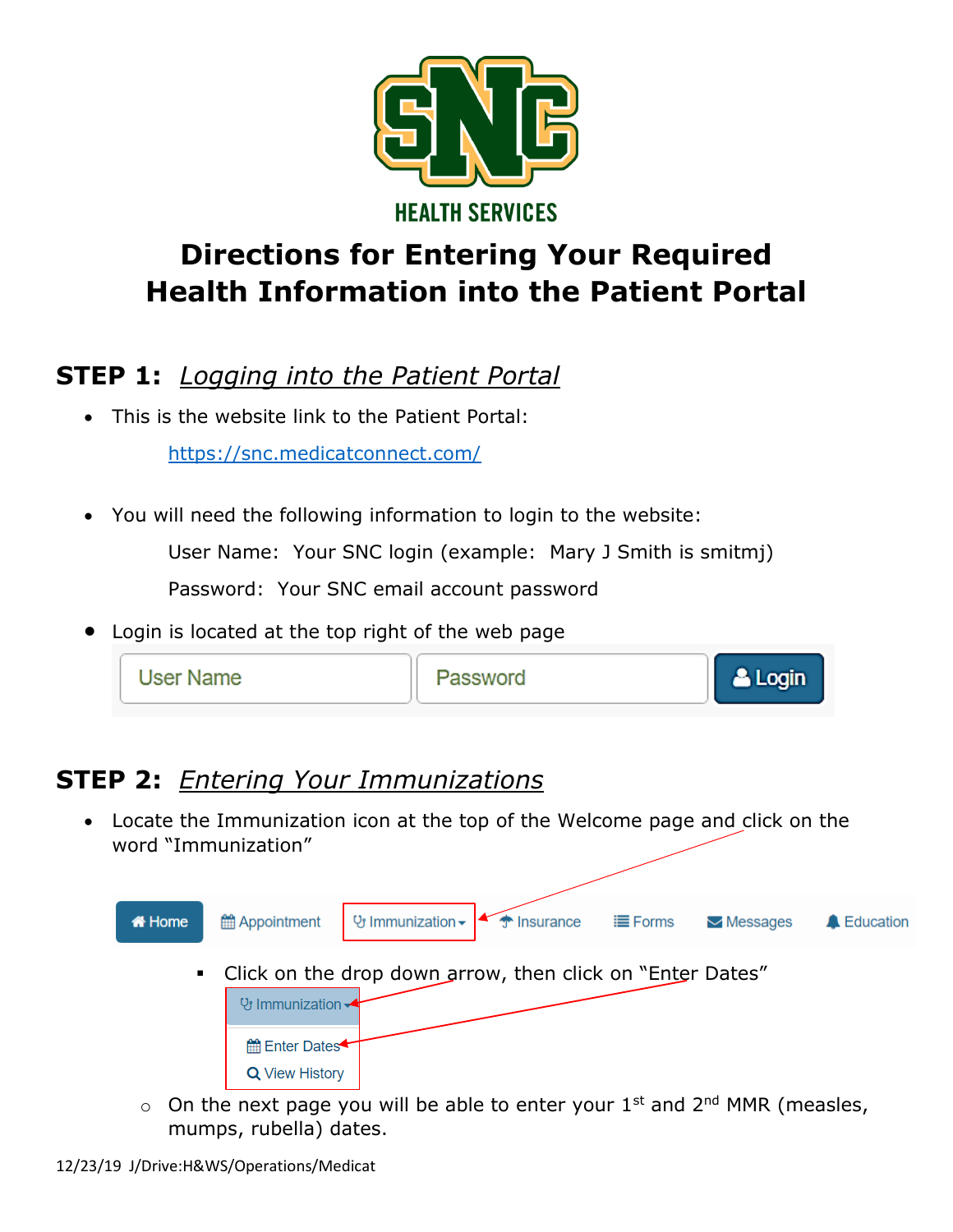| Required                             |   |
|--------------------------------------|---|
| MMR Dose 1 (measles, mumps, rubella) |   |
| mm/dd/yyyy                           | 巤 |
|                                      |   |
| <b>MMR Dose 2</b>                    |   |
| mm/dd/yyyy                           | 饂 |

 When completed, please submit the form by clicking on the "Submit" Submit button on the bottom of the form.

### **STEP 3:** *Completing the Financial Responsibility Agreement*

 Locate the Forms icon at the top of the Welcome page and click on the word "Forms"



o On this page you will find the link for the Financial Responsibility Agreement form.

> Financial Responsibility Agreement\* All students must complete this form prior to their visit at Health & Wellness Services.

Please click on this link, read and enter the required information which is indicated by the red asterisk  $\ast$ When completed, please submit the form.

#### **STEP 4:** *Entering Your Health History*

o Next, you will also see the link for the Health History form.

Health History Form SNC\* Prior to starting classes, All incoming students are required to complete the Health History.

**Please click on this link, read and enter the required information which** is indicated by the red asterisk  $\bigstar$ . When completed, please submit the form.